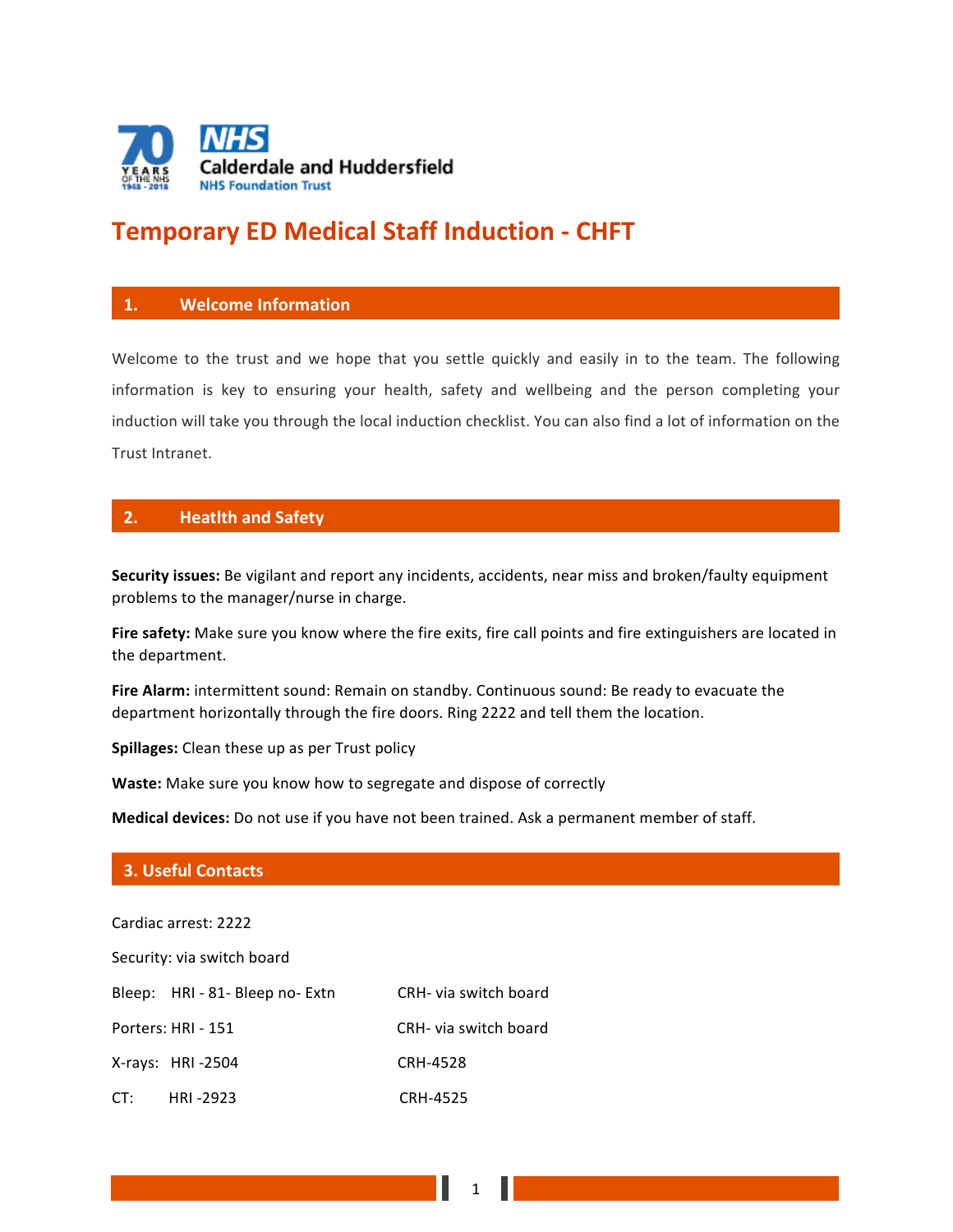### **4. Induction Checklist**

Please tick each as information is provided

- $\Box$  Security badge and access codes
- $\Box$  Car parking, catering and Rest room facilities
- $\Box$  Department tour and lay out- Majors, Resus, Minors and treatment rooms
- $\square$  Specific duties and responsibilities of post
- $\Box$  Confirmed hours of work
- $\square$  EPR induction-
	- ❖ Documenting notes
	- ❖ Ordering tests
	- ❖ Prescribing medications
- $\Box$  Resuscitation procedures- Equipment, guidelines and pathways
- $\Box$  Referral policies and procedures
- $\square$  Fires safety procedures-
	- ❖ Assembly areas
	- v Fire exits
	- v Alarms
	- ❖ Extinguishers
	- ❖ Evacuation procedures
- $\Box$  Moving and handling procedures
- $\Box$  Medicines management procedures-
	- ◆ Pharmacy and local protocols
	- ❖ Antibiotic guidelines
	- v TTOs
- $\square$  Incident reporting procedure
	- v Access to Datix
	- $\triangleleft$  Local policies and procedures
- $\square$  Infection control procedures-
	- ❖ Hand hygiene
	- $\div$  Management of infectious diseases
- $\Box$  Information governance- Confidentiality, Patient identifiable data etc
- $\Box$  Health and safety procedures-
	- ❖ Security
	- ❖ Waste segregation and disposal
	- v PPE
	- ❖ Radiation protection protocols
	- $\cdot$  Trust policies on the intranet

2